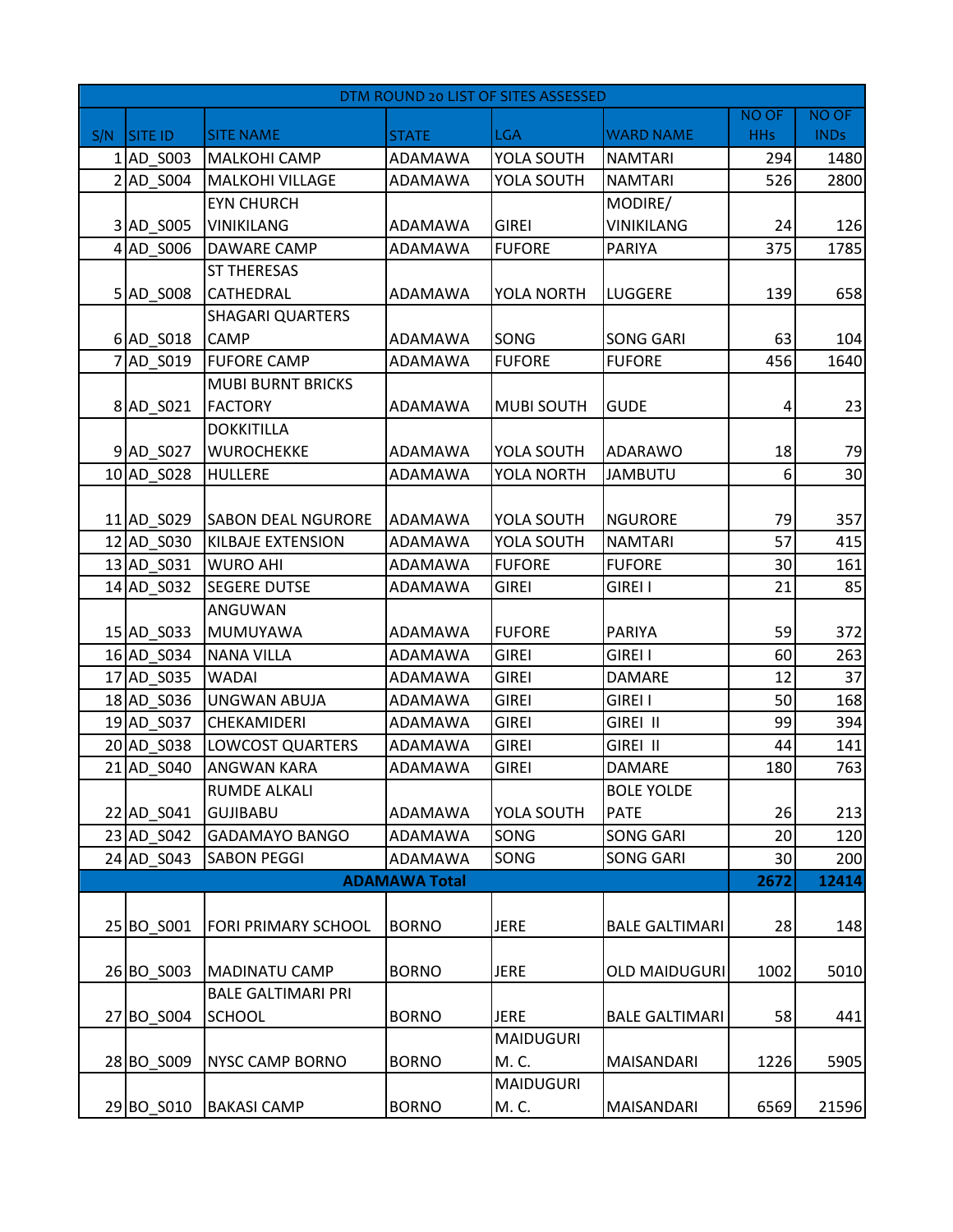| 30 BO_S012<br><b>JABBA MARI</b><br><b>BORNO</b><br>M. C.<br>232<br>1497<br><b>EYN CAMP</b><br><b>MAIDUGURI</b><br>M. C.<br><b>MAFONI</b><br>31 BO_S013<br>MOGCOLIS CAMP<br><b>BORNO</b><br>842<br>2346<br><b>MAIDUGURI</b><br>32 BO_S014<br><b>TEACHERS VILLAGE</b><br><b>BORNO</b><br>M. C.<br><b>BOLORI I</b><br>2560<br>15363<br><b>ZONAL EDUCATION</b><br><b>CENTER CAMP, BIU</b><br>33 BO_S015<br><b>BIU</b><br><b>KENKEN</b><br><b>BORNO</b><br>1250<br>271<br><b>FEDERAL TRAINING</b><br>DALORI/<br>34 BO_S016<br><b>CENTER CAMP</b><br><b>BORNO</b><br><b>WANORI</b><br>5850<br><b>KONDUGA</b><br>29545<br><b>400 HOUSING ESATE</b><br>AUNO/<br>35 BO_S017<br><b>GUBIO</b><br><b>KONDUGA</b><br><b>CHABBOL</b><br><b>BORNO</b><br>2346<br>15238<br>36 BO_S018<br><b>FARM CENTRE</b><br><b>BORNO</b><br><b>JERE</b><br><b>DUSUMAN</b><br>3604<br>17553<br><b>MAIDUGURI</b><br>37 BO_S019<br><b>ST. HILLARY</b><br>M. C.<br>MAISANDARI<br><b>BORNO</b><br>34<br>170<br>DALORI/<br>38 BO_S021<br><b>WANORI</b><br><b>BORNO</b><br><b>KONDUGA</b><br>2110<br>12247<br><b>250 HOUSING ESTATE</b><br><b>MAIDUGURI</b><br>M. C.<br><b>BOLORI I</b><br>39 BO_S024<br><b>GARBA BUZU QRT</b><br><b>BORNO</b><br>747<br>5218<br><b>MAIDUGURI</b><br>40 BO S025<br><b>SABONGARI BUZU CAMP</b><br>M. C.<br><b>BOLORI I</b><br>BORNO<br>105<br>701<br>41 BO S028<br>1602<br><b>GSS BENISHEIKH</b><br><b>BORNO</b><br><b>KAGA</b><br><b>BENISHEIKH</b><br>324<br>42 BO S029<br>LOW COST / SDP<br><b>KAGA</b><br><b>BENISHEIKH</b><br><b>BORNO</b><br>324<br>1602<br>VTC CAMP "B"<br>43 BO_S032<br><b>BIU</b><br><b>BORNO</b><br><b>KENKEN</b><br>1149<br>246<br>44 BO S033<br>88<br>467<br><b>MUNA PRIMARY</b><br><b>JERE</b><br><b>DUSUMAN</b><br><b>BORNO</b><br>45 BO_S034<br>33<br>UNI GUEST<br><b>BORNO</b><br><b>JERE</b><br><b>MAIRI</b><br>134<br>46 BO_S035<br><b>JERE</b><br>79<br><b>AJIJARI CAMP</b><br><b>BORNO</b><br><b>BALE GALTIMARI</b><br>497<br>47 BO S036<br><b>JERE</b><br><b>MAIRI</b><br>37<br><b>BAKIN KOGI CAMP</b><br><b>BORNO</b><br>186<br><b>MAIDUGURI</b><br>LAMISULA/<br><b>JABBA MARI</b><br>22<br>48 BO S039 DUJIMA CAMP<br><b>BORNO</b><br>M. C.<br>LAMISULA/<br><b>MAIDUGURI</b><br>49 BO S040<br>M. C.<br><b>JABBA MARI</b><br>336<br>1432<br><b>DCC SHUWARI CAMP</b><br><b>BORNO</b><br><b>MAIDUGURI</b><br>50 BO S041<br><b>SULEIMANTI</b><br><b>BORNO</b><br>M. C.<br>MAISANDARI<br>158<br>937<br><b>FEDERAL LOW COST</b><br><b>MAIDUGURI</b><br>51 BO_S042<br>M. C.<br><b>CHEZCOAN CAMP</b><br><b>BORNO</b><br><b>BOLORI I</b><br>71<br><b>MAIDUGURI</b><br>52 BO S043<br><b>LIVING FAITH CHURCH</b><br><b>BORNO</b><br>M. C.<br><b>BOLORI I</b><br>12<br>101<br>AUNO/<br><b>CHABBOL</b><br><b>KONDUGA</b><br>53 BO_S044<br><b>GIDAN TALATIN</b><br>33<br><b>BORNO</b><br>157<br>AUNO/<br>54 BO S046<br><b>CHABBOL</b><br>275<br>JAFRA SHAGARI CAMP<br><b>BORNO</b><br><b>KONDUGA</b><br>46<br><b>MUNA GARAGE EL</b><br>55 BO_S047<br><b>BADAWE</b><br><b>BORNO</b><br><b>JERE</b><br><b>DUSUMAN</b><br>4147<br>21384<br><b>MAIDUGURI</b><br>KASUWA SHANU GIDAN<br><b>GAMBORU</b><br><b>LIBERTY</b><br>56 BO_S048<br><b>BORNO</b><br>M. C.<br>KIFI<br>45 |  |  | <b>MAIDUGURI</b> | LAMISULA/ |     |
|--------------------------------------------------------------------------------------------------------------------------------------------------------------------------------------------------------------------------------------------------------------------------------------------------------------------------------------------------------------------------------------------------------------------------------------------------------------------------------------------------------------------------------------------------------------------------------------------------------------------------------------------------------------------------------------------------------------------------------------------------------------------------------------------------------------------------------------------------------------------------------------------------------------------------------------------------------------------------------------------------------------------------------------------------------------------------------------------------------------------------------------------------------------------------------------------------------------------------------------------------------------------------------------------------------------------------------------------------------------------------------------------------------------------------------------------------------------------------------------------------------------------------------------------------------------------------------------------------------------------------------------------------------------------------------------------------------------------------------------------------------------------------------------------------------------------------------------------------------------------------------------------------------------------------------------------------------------------------------------------------------------------------------------------------------------------------------------------------------------------------------------------------------------------------------------------------------------------------------------------------------------------------------------------------------------------------------------------------------------------------------------------------------------------------------------------------------------------------------------------------------------------------------------------------------------------------------------------------------------------------------------------------------------------------------------------------------------------------------------------------------------------------------------------------------------------------------------------------------------------------------------------------------------------------------------------------------------------------------------------------------------------------------------------------------------------------------------------------------------------------------------------------------------------------------------------|--|--|------------------|-----------|-----|
|                                                                                                                                                                                                                                                                                                                                                                                                                                                                                                                                                                                                                                                                                                                                                                                                                                                                                                                                                                                                                                                                                                                                                                                                                                                                                                                                                                                                                                                                                                                                                                                                                                                                                                                                                                                                                                                                                                                                                                                                                                                                                                                                                                                                                                                                                                                                                                                                                                                                                                                                                                                                                                                                                                                                                                                                                                                                                                                                                                                                                                                                                                                                                                                            |  |  |                  |           |     |
|                                                                                                                                                                                                                                                                                                                                                                                                                                                                                                                                                                                                                                                                                                                                                                                                                                                                                                                                                                                                                                                                                                                                                                                                                                                                                                                                                                                                                                                                                                                                                                                                                                                                                                                                                                                                                                                                                                                                                                                                                                                                                                                                                                                                                                                                                                                                                                                                                                                                                                                                                                                                                                                                                                                                                                                                                                                                                                                                                                                                                                                                                                                                                                                            |  |  |                  |           |     |
|                                                                                                                                                                                                                                                                                                                                                                                                                                                                                                                                                                                                                                                                                                                                                                                                                                                                                                                                                                                                                                                                                                                                                                                                                                                                                                                                                                                                                                                                                                                                                                                                                                                                                                                                                                                                                                                                                                                                                                                                                                                                                                                                                                                                                                                                                                                                                                                                                                                                                                                                                                                                                                                                                                                                                                                                                                                                                                                                                                                                                                                                                                                                                                                            |  |  |                  |           |     |
|                                                                                                                                                                                                                                                                                                                                                                                                                                                                                                                                                                                                                                                                                                                                                                                                                                                                                                                                                                                                                                                                                                                                                                                                                                                                                                                                                                                                                                                                                                                                                                                                                                                                                                                                                                                                                                                                                                                                                                                                                                                                                                                                                                                                                                                                                                                                                                                                                                                                                                                                                                                                                                                                                                                                                                                                                                                                                                                                                                                                                                                                                                                                                                                            |  |  |                  |           |     |
|                                                                                                                                                                                                                                                                                                                                                                                                                                                                                                                                                                                                                                                                                                                                                                                                                                                                                                                                                                                                                                                                                                                                                                                                                                                                                                                                                                                                                                                                                                                                                                                                                                                                                                                                                                                                                                                                                                                                                                                                                                                                                                                                                                                                                                                                                                                                                                                                                                                                                                                                                                                                                                                                                                                                                                                                                                                                                                                                                                                                                                                                                                                                                                                            |  |  |                  |           |     |
|                                                                                                                                                                                                                                                                                                                                                                                                                                                                                                                                                                                                                                                                                                                                                                                                                                                                                                                                                                                                                                                                                                                                                                                                                                                                                                                                                                                                                                                                                                                                                                                                                                                                                                                                                                                                                                                                                                                                                                                                                                                                                                                                                                                                                                                                                                                                                                                                                                                                                                                                                                                                                                                                                                                                                                                                                                                                                                                                                                                                                                                                                                                                                                                            |  |  |                  |           |     |
|                                                                                                                                                                                                                                                                                                                                                                                                                                                                                                                                                                                                                                                                                                                                                                                                                                                                                                                                                                                                                                                                                                                                                                                                                                                                                                                                                                                                                                                                                                                                                                                                                                                                                                                                                                                                                                                                                                                                                                                                                                                                                                                                                                                                                                                                                                                                                                                                                                                                                                                                                                                                                                                                                                                                                                                                                                                                                                                                                                                                                                                                                                                                                                                            |  |  |                  |           |     |
|                                                                                                                                                                                                                                                                                                                                                                                                                                                                                                                                                                                                                                                                                                                                                                                                                                                                                                                                                                                                                                                                                                                                                                                                                                                                                                                                                                                                                                                                                                                                                                                                                                                                                                                                                                                                                                                                                                                                                                                                                                                                                                                                                                                                                                                                                                                                                                                                                                                                                                                                                                                                                                                                                                                                                                                                                                                                                                                                                                                                                                                                                                                                                                                            |  |  |                  |           |     |
|                                                                                                                                                                                                                                                                                                                                                                                                                                                                                                                                                                                                                                                                                                                                                                                                                                                                                                                                                                                                                                                                                                                                                                                                                                                                                                                                                                                                                                                                                                                                                                                                                                                                                                                                                                                                                                                                                                                                                                                                                                                                                                                                                                                                                                                                                                                                                                                                                                                                                                                                                                                                                                                                                                                                                                                                                                                                                                                                                                                                                                                                                                                                                                                            |  |  |                  |           |     |
|                                                                                                                                                                                                                                                                                                                                                                                                                                                                                                                                                                                                                                                                                                                                                                                                                                                                                                                                                                                                                                                                                                                                                                                                                                                                                                                                                                                                                                                                                                                                                                                                                                                                                                                                                                                                                                                                                                                                                                                                                                                                                                                                                                                                                                                                                                                                                                                                                                                                                                                                                                                                                                                                                                                                                                                                                                                                                                                                                                                                                                                                                                                                                                                            |  |  |                  |           |     |
|                                                                                                                                                                                                                                                                                                                                                                                                                                                                                                                                                                                                                                                                                                                                                                                                                                                                                                                                                                                                                                                                                                                                                                                                                                                                                                                                                                                                                                                                                                                                                                                                                                                                                                                                                                                                                                                                                                                                                                                                                                                                                                                                                                                                                                                                                                                                                                                                                                                                                                                                                                                                                                                                                                                                                                                                                                                                                                                                                                                                                                                                                                                                                                                            |  |  |                  |           |     |
|                                                                                                                                                                                                                                                                                                                                                                                                                                                                                                                                                                                                                                                                                                                                                                                                                                                                                                                                                                                                                                                                                                                                                                                                                                                                                                                                                                                                                                                                                                                                                                                                                                                                                                                                                                                                                                                                                                                                                                                                                                                                                                                                                                                                                                                                                                                                                                                                                                                                                                                                                                                                                                                                                                                                                                                                                                                                                                                                                                                                                                                                                                                                                                                            |  |  |                  |           |     |
|                                                                                                                                                                                                                                                                                                                                                                                                                                                                                                                                                                                                                                                                                                                                                                                                                                                                                                                                                                                                                                                                                                                                                                                                                                                                                                                                                                                                                                                                                                                                                                                                                                                                                                                                                                                                                                                                                                                                                                                                                                                                                                                                                                                                                                                                                                                                                                                                                                                                                                                                                                                                                                                                                                                                                                                                                                                                                                                                                                                                                                                                                                                                                                                            |  |  |                  |           |     |
|                                                                                                                                                                                                                                                                                                                                                                                                                                                                                                                                                                                                                                                                                                                                                                                                                                                                                                                                                                                                                                                                                                                                                                                                                                                                                                                                                                                                                                                                                                                                                                                                                                                                                                                                                                                                                                                                                                                                                                                                                                                                                                                                                                                                                                                                                                                                                                                                                                                                                                                                                                                                                                                                                                                                                                                                                                                                                                                                                                                                                                                                                                                                                                                            |  |  |                  |           |     |
|                                                                                                                                                                                                                                                                                                                                                                                                                                                                                                                                                                                                                                                                                                                                                                                                                                                                                                                                                                                                                                                                                                                                                                                                                                                                                                                                                                                                                                                                                                                                                                                                                                                                                                                                                                                                                                                                                                                                                                                                                                                                                                                                                                                                                                                                                                                                                                                                                                                                                                                                                                                                                                                                                                                                                                                                                                                                                                                                                                                                                                                                                                                                                                                            |  |  |                  |           |     |
|                                                                                                                                                                                                                                                                                                                                                                                                                                                                                                                                                                                                                                                                                                                                                                                                                                                                                                                                                                                                                                                                                                                                                                                                                                                                                                                                                                                                                                                                                                                                                                                                                                                                                                                                                                                                                                                                                                                                                                                                                                                                                                                                                                                                                                                                                                                                                                                                                                                                                                                                                                                                                                                                                                                                                                                                                                                                                                                                                                                                                                                                                                                                                                                            |  |  |                  |           |     |
|                                                                                                                                                                                                                                                                                                                                                                                                                                                                                                                                                                                                                                                                                                                                                                                                                                                                                                                                                                                                                                                                                                                                                                                                                                                                                                                                                                                                                                                                                                                                                                                                                                                                                                                                                                                                                                                                                                                                                                                                                                                                                                                                                                                                                                                                                                                                                                                                                                                                                                                                                                                                                                                                                                                                                                                                                                                                                                                                                                                                                                                                                                                                                                                            |  |  |                  |           |     |
|                                                                                                                                                                                                                                                                                                                                                                                                                                                                                                                                                                                                                                                                                                                                                                                                                                                                                                                                                                                                                                                                                                                                                                                                                                                                                                                                                                                                                                                                                                                                                                                                                                                                                                                                                                                                                                                                                                                                                                                                                                                                                                                                                                                                                                                                                                                                                                                                                                                                                                                                                                                                                                                                                                                                                                                                                                                                                                                                                                                                                                                                                                                                                                                            |  |  |                  |           |     |
|                                                                                                                                                                                                                                                                                                                                                                                                                                                                                                                                                                                                                                                                                                                                                                                                                                                                                                                                                                                                                                                                                                                                                                                                                                                                                                                                                                                                                                                                                                                                                                                                                                                                                                                                                                                                                                                                                                                                                                                                                                                                                                                                                                                                                                                                                                                                                                                                                                                                                                                                                                                                                                                                                                                                                                                                                                                                                                                                                                                                                                                                                                                                                                                            |  |  |                  |           |     |
|                                                                                                                                                                                                                                                                                                                                                                                                                                                                                                                                                                                                                                                                                                                                                                                                                                                                                                                                                                                                                                                                                                                                                                                                                                                                                                                                                                                                                                                                                                                                                                                                                                                                                                                                                                                                                                                                                                                                                                                                                                                                                                                                                                                                                                                                                                                                                                                                                                                                                                                                                                                                                                                                                                                                                                                                                                                                                                                                                                                                                                                                                                                                                                                            |  |  |                  |           |     |
|                                                                                                                                                                                                                                                                                                                                                                                                                                                                                                                                                                                                                                                                                                                                                                                                                                                                                                                                                                                                                                                                                                                                                                                                                                                                                                                                                                                                                                                                                                                                                                                                                                                                                                                                                                                                                                                                                                                                                                                                                                                                                                                                                                                                                                                                                                                                                                                                                                                                                                                                                                                                                                                                                                                                                                                                                                                                                                                                                                                                                                                                                                                                                                                            |  |  |                  |           |     |
|                                                                                                                                                                                                                                                                                                                                                                                                                                                                                                                                                                                                                                                                                                                                                                                                                                                                                                                                                                                                                                                                                                                                                                                                                                                                                                                                                                                                                                                                                                                                                                                                                                                                                                                                                                                                                                                                                                                                                                                                                                                                                                                                                                                                                                                                                                                                                                                                                                                                                                                                                                                                                                                                                                                                                                                                                                                                                                                                                                                                                                                                                                                                                                                            |  |  |                  |           |     |
|                                                                                                                                                                                                                                                                                                                                                                                                                                                                                                                                                                                                                                                                                                                                                                                                                                                                                                                                                                                                                                                                                                                                                                                                                                                                                                                                                                                                                                                                                                                                                                                                                                                                                                                                                                                                                                                                                                                                                                                                                                                                                                                                                                                                                                                                                                                                                                                                                                                                                                                                                                                                                                                                                                                                                                                                                                                                                                                                                                                                                                                                                                                                                                                            |  |  |                  |           |     |
|                                                                                                                                                                                                                                                                                                                                                                                                                                                                                                                                                                                                                                                                                                                                                                                                                                                                                                                                                                                                                                                                                                                                                                                                                                                                                                                                                                                                                                                                                                                                                                                                                                                                                                                                                                                                                                                                                                                                                                                                                                                                                                                                                                                                                                                                                                                                                                                                                                                                                                                                                                                                                                                                                                                                                                                                                                                                                                                                                                                                                                                                                                                                                                                            |  |  |                  |           |     |
|                                                                                                                                                                                                                                                                                                                                                                                                                                                                                                                                                                                                                                                                                                                                                                                                                                                                                                                                                                                                                                                                                                                                                                                                                                                                                                                                                                                                                                                                                                                                                                                                                                                                                                                                                                                                                                                                                                                                                                                                                                                                                                                                                                                                                                                                                                                                                                                                                                                                                                                                                                                                                                                                                                                                                                                                                                                                                                                                                                                                                                                                                                                                                                                            |  |  |                  |           |     |
|                                                                                                                                                                                                                                                                                                                                                                                                                                                                                                                                                                                                                                                                                                                                                                                                                                                                                                                                                                                                                                                                                                                                                                                                                                                                                                                                                                                                                                                                                                                                                                                                                                                                                                                                                                                                                                                                                                                                                                                                                                                                                                                                                                                                                                                                                                                                                                                                                                                                                                                                                                                                                                                                                                                                                                                                                                                                                                                                                                                                                                                                                                                                                                                            |  |  |                  |           |     |
|                                                                                                                                                                                                                                                                                                                                                                                                                                                                                                                                                                                                                                                                                                                                                                                                                                                                                                                                                                                                                                                                                                                                                                                                                                                                                                                                                                                                                                                                                                                                                                                                                                                                                                                                                                                                                                                                                                                                                                                                                                                                                                                                                                                                                                                                                                                                                                                                                                                                                                                                                                                                                                                                                                                                                                                                                                                                                                                                                                                                                                                                                                                                                                                            |  |  |                  |           |     |
|                                                                                                                                                                                                                                                                                                                                                                                                                                                                                                                                                                                                                                                                                                                                                                                                                                                                                                                                                                                                                                                                                                                                                                                                                                                                                                                                                                                                                                                                                                                                                                                                                                                                                                                                                                                                                                                                                                                                                                                                                                                                                                                                                                                                                                                                                                                                                                                                                                                                                                                                                                                                                                                                                                                                                                                                                                                                                                                                                                                                                                                                                                                                                                                            |  |  |                  |           |     |
|                                                                                                                                                                                                                                                                                                                                                                                                                                                                                                                                                                                                                                                                                                                                                                                                                                                                                                                                                                                                                                                                                                                                                                                                                                                                                                                                                                                                                                                                                                                                                                                                                                                                                                                                                                                                                                                                                                                                                                                                                                                                                                                                                                                                                                                                                                                                                                                                                                                                                                                                                                                                                                                                                                                                                                                                                                                                                                                                                                                                                                                                                                                                                                                            |  |  |                  |           |     |
|                                                                                                                                                                                                                                                                                                                                                                                                                                                                                                                                                                                                                                                                                                                                                                                                                                                                                                                                                                                                                                                                                                                                                                                                                                                                                                                                                                                                                                                                                                                                                                                                                                                                                                                                                                                                                                                                                                                                                                                                                                                                                                                                                                                                                                                                                                                                                                                                                                                                                                                                                                                                                                                                                                                                                                                                                                                                                                                                                                                                                                                                                                                                                                                            |  |  |                  |           | 124 |
|                                                                                                                                                                                                                                                                                                                                                                                                                                                                                                                                                                                                                                                                                                                                                                                                                                                                                                                                                                                                                                                                                                                                                                                                                                                                                                                                                                                                                                                                                                                                                                                                                                                                                                                                                                                                                                                                                                                                                                                                                                                                                                                                                                                                                                                                                                                                                                                                                                                                                                                                                                                                                                                                                                                                                                                                                                                                                                                                                                                                                                                                                                                                                                                            |  |  |                  |           |     |
|                                                                                                                                                                                                                                                                                                                                                                                                                                                                                                                                                                                                                                                                                                                                                                                                                                                                                                                                                                                                                                                                                                                                                                                                                                                                                                                                                                                                                                                                                                                                                                                                                                                                                                                                                                                                                                                                                                                                                                                                                                                                                                                                                                                                                                                                                                                                                                                                                                                                                                                                                                                                                                                                                                                                                                                                                                                                                                                                                                                                                                                                                                                                                                                            |  |  |                  |           |     |
|                                                                                                                                                                                                                                                                                                                                                                                                                                                                                                                                                                                                                                                                                                                                                                                                                                                                                                                                                                                                                                                                                                                                                                                                                                                                                                                                                                                                                                                                                                                                                                                                                                                                                                                                                                                                                                                                                                                                                                                                                                                                                                                                                                                                                                                                                                                                                                                                                                                                                                                                                                                                                                                                                                                                                                                                                                                                                                                                                                                                                                                                                                                                                                                            |  |  |                  |           |     |
|                                                                                                                                                                                                                                                                                                                                                                                                                                                                                                                                                                                                                                                                                                                                                                                                                                                                                                                                                                                                                                                                                                                                                                                                                                                                                                                                                                                                                                                                                                                                                                                                                                                                                                                                                                                                                                                                                                                                                                                                                                                                                                                                                                                                                                                                                                                                                                                                                                                                                                                                                                                                                                                                                                                                                                                                                                                                                                                                                                                                                                                                                                                                                                                            |  |  |                  |           |     |
|                                                                                                                                                                                                                                                                                                                                                                                                                                                                                                                                                                                                                                                                                                                                                                                                                                                                                                                                                                                                                                                                                                                                                                                                                                                                                                                                                                                                                                                                                                                                                                                                                                                                                                                                                                                                                                                                                                                                                                                                                                                                                                                                                                                                                                                                                                                                                                                                                                                                                                                                                                                                                                                                                                                                                                                                                                                                                                                                                                                                                                                                                                                                                                                            |  |  |                  |           |     |
|                                                                                                                                                                                                                                                                                                                                                                                                                                                                                                                                                                                                                                                                                                                                                                                                                                                                                                                                                                                                                                                                                                                                                                                                                                                                                                                                                                                                                                                                                                                                                                                                                                                                                                                                                                                                                                                                                                                                                                                                                                                                                                                                                                                                                                                                                                                                                                                                                                                                                                                                                                                                                                                                                                                                                                                                                                                                                                                                                                                                                                                                                                                                                                                            |  |  |                  |           | 330 |
|                                                                                                                                                                                                                                                                                                                                                                                                                                                                                                                                                                                                                                                                                                                                                                                                                                                                                                                                                                                                                                                                                                                                                                                                                                                                                                                                                                                                                                                                                                                                                                                                                                                                                                                                                                                                                                                                                                                                                                                                                                                                                                                                                                                                                                                                                                                                                                                                                                                                                                                                                                                                                                                                                                                                                                                                                                                                                                                                                                                                                                                                                                                                                                                            |  |  |                  |           |     |
|                                                                                                                                                                                                                                                                                                                                                                                                                                                                                                                                                                                                                                                                                                                                                                                                                                                                                                                                                                                                                                                                                                                                                                                                                                                                                                                                                                                                                                                                                                                                                                                                                                                                                                                                                                                                                                                                                                                                                                                                                                                                                                                                                                                                                                                                                                                                                                                                                                                                                                                                                                                                                                                                                                                                                                                                                                                                                                                                                                                                                                                                                                                                                                                            |  |  |                  |           |     |
|                                                                                                                                                                                                                                                                                                                                                                                                                                                                                                                                                                                                                                                                                                                                                                                                                                                                                                                                                                                                                                                                                                                                                                                                                                                                                                                                                                                                                                                                                                                                                                                                                                                                                                                                                                                                                                                                                                                                                                                                                                                                                                                                                                                                                                                                                                                                                                                                                                                                                                                                                                                                                                                                                                                                                                                                                                                                                                                                                                                                                                                                                                                                                                                            |  |  |                  |           |     |
|                                                                                                                                                                                                                                                                                                                                                                                                                                                                                                                                                                                                                                                                                                                                                                                                                                                                                                                                                                                                                                                                                                                                                                                                                                                                                                                                                                                                                                                                                                                                                                                                                                                                                                                                                                                                                                                                                                                                                                                                                                                                                                                                                                                                                                                                                                                                                                                                                                                                                                                                                                                                                                                                                                                                                                                                                                                                                                                                                                                                                                                                                                                                                                                            |  |  |                  |           |     |
|                                                                                                                                                                                                                                                                                                                                                                                                                                                                                                                                                                                                                                                                                                                                                                                                                                                                                                                                                                                                                                                                                                                                                                                                                                                                                                                                                                                                                                                                                                                                                                                                                                                                                                                                                                                                                                                                                                                                                                                                                                                                                                                                                                                                                                                                                                                                                                                                                                                                                                                                                                                                                                                                                                                                                                                                                                                                                                                                                                                                                                                                                                                                                                                            |  |  |                  |           |     |
|                                                                                                                                                                                                                                                                                                                                                                                                                                                                                                                                                                                                                                                                                                                                                                                                                                                                                                                                                                                                                                                                                                                                                                                                                                                                                                                                                                                                                                                                                                                                                                                                                                                                                                                                                                                                                                                                                                                                                                                                                                                                                                                                                                                                                                                                                                                                                                                                                                                                                                                                                                                                                                                                                                                                                                                                                                                                                                                                                                                                                                                                                                                                                                                            |  |  |                  |           |     |
|                                                                                                                                                                                                                                                                                                                                                                                                                                                                                                                                                                                                                                                                                                                                                                                                                                                                                                                                                                                                                                                                                                                                                                                                                                                                                                                                                                                                                                                                                                                                                                                                                                                                                                                                                                                                                                                                                                                                                                                                                                                                                                                                                                                                                                                                                                                                                                                                                                                                                                                                                                                                                                                                                                                                                                                                                                                                                                                                                                                                                                                                                                                                                                                            |  |  |                  |           |     |
|                                                                                                                                                                                                                                                                                                                                                                                                                                                                                                                                                                                                                                                                                                                                                                                                                                                                                                                                                                                                                                                                                                                                                                                                                                                                                                                                                                                                                                                                                                                                                                                                                                                                                                                                                                                                                                                                                                                                                                                                                                                                                                                                                                                                                                                                                                                                                                                                                                                                                                                                                                                                                                                                                                                                                                                                                                                                                                                                                                                                                                                                                                                                                                                            |  |  |                  |           |     |
|                                                                                                                                                                                                                                                                                                                                                                                                                                                                                                                                                                                                                                                                                                                                                                                                                                                                                                                                                                                                                                                                                                                                                                                                                                                                                                                                                                                                                                                                                                                                                                                                                                                                                                                                                                                                                                                                                                                                                                                                                                                                                                                                                                                                                                                                                                                                                                                                                                                                                                                                                                                                                                                                                                                                                                                                                                                                                                                                                                                                                                                                                                                                                                                            |  |  |                  |           |     |
|                                                                                                                                                                                                                                                                                                                                                                                                                                                                                                                                                                                                                                                                                                                                                                                                                                                                                                                                                                                                                                                                                                                                                                                                                                                                                                                                                                                                                                                                                                                                                                                                                                                                                                                                                                                                                                                                                                                                                                                                                                                                                                                                                                                                                                                                                                                                                                                                                                                                                                                                                                                                                                                                                                                                                                                                                                                                                                                                                                                                                                                                                                                                                                                            |  |  |                  |           | 195 |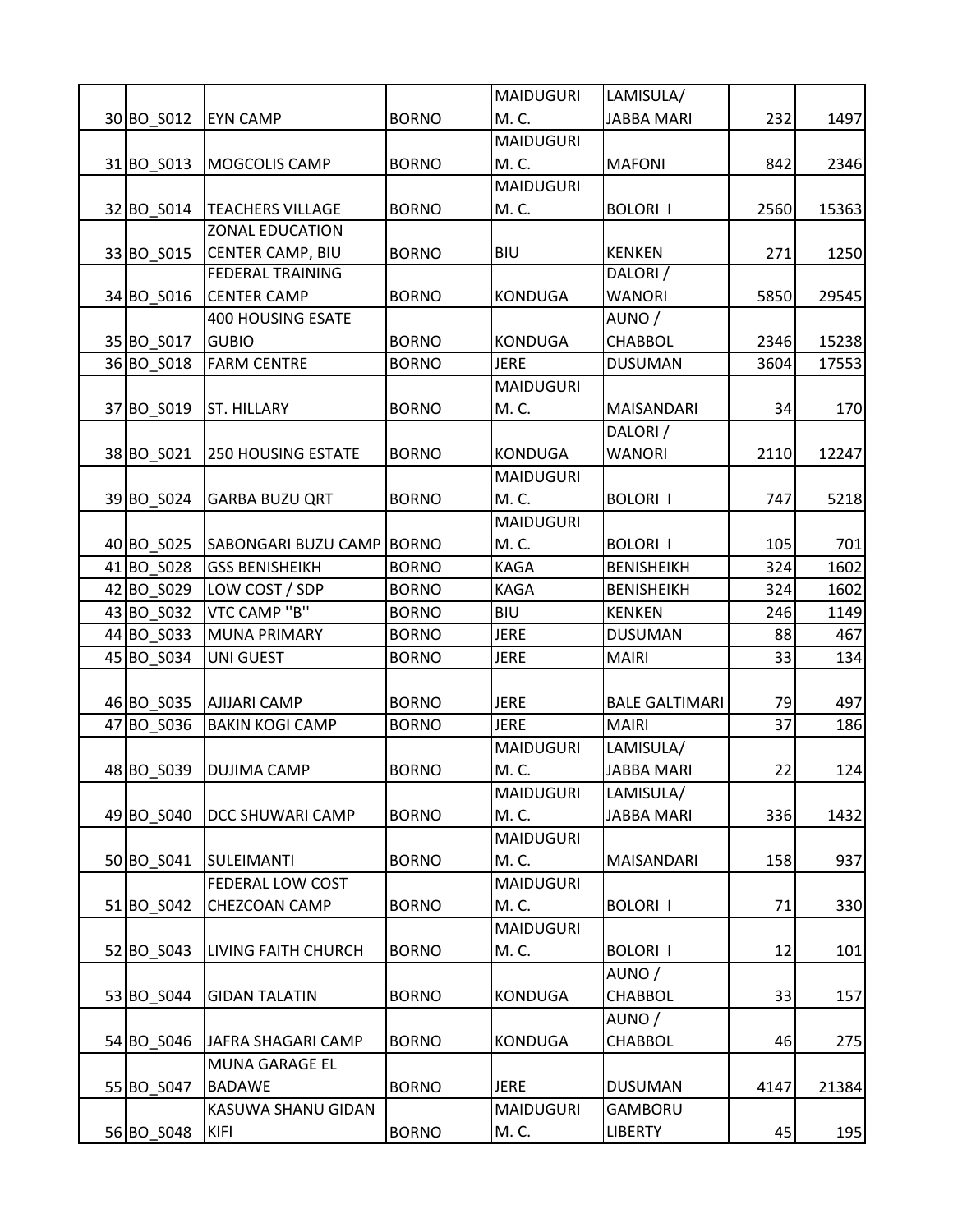| 57 BO S050 | MUNA DA'ALTI 2              | <b>BORNO</b> | <b>JERE</b>      | <b>DUSUMAN</b>        | 40   | 243   |
|------------|-----------------------------|--------------|------------------|-----------------------|------|-------|
| 58 BO S051 | MUNA DA'ALTI 3              | <b>BORNO</b> | <b>JERE</b>      | <b>DUSUMAN</b>        | 28   | 147   |
|            |                             |              | <b>MAIDUGURI</b> | <b>SHEHURI</b>        |      |       |
| 59 BO_S053 | KAWARMELA                   | <b>BORNO</b> | M. C.            | <b>NORTH</b>          | 564  | 2767  |
| 60 BO S056 | <b>ORJI KALU HOUSE</b>      | <b>BORNO</b> | <b>JERE</b>      | <b>MAIRI</b>          | 26   | 134   |
|            | <b>GENERAL HOSPITAL</b>     |              |                  |                       |      |       |
| 61 BO_S057 | <b>BAMA</b>                 | <b>BORNO</b> | <b>BAMA</b>      | <b>KASUGULA</b>       | 4884 | 15177 |
| 62 BO_S058 | <b>BOARDING SCHOOL</b>      | <b>BORNO</b> | <b>KONDUGA</b>   | <b>KONDUGA</b>        | 1131 | 7114  |
|            | <b>GOVERNMENT GIRLS</b>     |              |                  |                       |      |       |
|            | <b>SECONDARY SCHOOL</b>     |              |                  |                       |      |       |
| 63 BO_S059 | (GGSS)                      | <b>BORNO</b> | <b>MONGUNO</b>   | <b>MONGUNO</b>        | 3576 | 24369 |
|            | GAJIRAM CENTRAL PRI.        |              |                  |                       |      |       |
| 64 BO_S062 | SCH. 1                      | <b>BORNO</b> | <b>NGANZAI</b>   | <b>GAJIRAM</b>        | 109  | 607   |
|            | <b>GAJIRAM CENTRAL PRI.</b> |              |                  |                       |      |       |
| 65 BO_S063 | SCH. 2                      | <b>BORNO</b> | <b>NGANZAI</b>   | <b>GAJIRAM</b>        | 177  | 987   |
| 66 BO S064 | <b>LG QUARTERS</b>          | <b>BORNO</b> | <b>NGANZAI</b>   | <b>GAJIRAM</b>        | 789  | 4341  |
|            | <b>BOARDING PRIMARY</b>     |              |                  |                       |      |       |
| 67 BO_S066 | <b>SCHOOL</b>               | <b>BORNO</b> | <b>NGANZAI</b>   | <b>GAJIRAM</b>        | 238  | 1119  |
|            |                             |              |                  |                       |      |       |
| 68 BO S067 | <b>FARIA BUZU CAMP</b>      | <b>BORNO</b> | <b>JERE</b>      | <b>OLD MAIDUGURI</b>  | 42   | 309   |
|            | <b>FARIA GIDAN BLOCK</b>    |              |                  |                       |      |       |
| 69 BO_S068 | CAMP                        | <b>BORNO</b> | <b>JERE</b>      | <b>OLD MAIDUGURI</b>  | 1082 | 5413  |
|            |                             |              |                  |                       |      |       |
| 70 BO S069 | <b>GOMBOLE SITE</b>         | <b>BORNO</b> | <b>JERE</b>      | <b>BALE GALTIMARI</b> | 11   | 39    |
|            |                             |              |                  | DALORI/               |      |       |
| 71 BO S071 | <b>CHALLUNURI</b>           | <b>BORNO</b> | <b>KONDUGA</b>   | <b>WANORI</b>         | 58   | 241   |
|            |                             |              |                  |                       |      |       |
| 72 BO S072 | KORSO BASHIR CAMP           | <b>BORNO</b> | <b>JERE</b>      | <b>OLD MAIDUGURI</b>  | 71   | 355   |
|            |                             |              |                  | <b>GWOZA TOWN</b>     |      |       |
| 73 BO_S073 | 20 HOUSING UNIT             | <b>BORNO</b> | <b>GWOZA</b>     | <b>GADAMAYO</b>       | 743  | 4232  |
|            |                             |              |                  | DALORI/               |      |       |
| 74 BO S075 | <b>GAYA KOFA</b>            | <b>BORNO</b> | <b>KONDUGA</b>   | <b>WANORI</b>         | 410  | 2120  |
|            |                             |              |                  |                       |      |       |
| 75 BO S076 | <b>SHUWARI CAMP 1</b>       | <b>BORNO</b> | <b>JERE</b>      | <b>OLD MAIDUGURI</b>  | 1149 | 6431  |
| 76 BO S077 | <b>KALARI ABULE</b>         | <b>BORNO</b> | <b>KONDUGA</b>   | <b>KONDUGA</b>        | 599  | 4202  |
| 77 BO_S078 | <b>MASHUMAN KULUYE</b>      | <b>BORNO</b> | <b>KONDUGA</b>   | <b>KONDUGA</b>        | 829  | 4389  |
|            | <b>BULLET QUARTERS</b>      |              | <b>MAIDUGURI</b> |                       |      |       |
| 78 BO S084 | CAMP                        | <b>BORNO</b> | M. C.            | <b>BOLORI I</b>       | 30   | 140   |
|            | <b>GREMA MOHAMMED</b>       |              | <b>MAIDUGURI</b> | LAMISULA/             |      |       |
| 79 BO_S086 | <b>COMPANY</b>              | <b>BORNO</b> | M. C.            | <b>JABBA MARI</b>     | 62   | 351   |
|            | <b>GENERAL HOSPITAL</b>     |              |                  |                       |      |       |
| 80 BO S089 | <b>DAMBOA</b>               | <b>BORNO</b> | <b>DAMBOA</b>    | <b>DAMBOA</b>         | 2127 | 6406  |
|            | <b>CENTRAL PRIMARY</b>      |              |                  |                       |      |       |
| 81 BO_S090 | <b>SCHOOL DAMBOA</b>        | <b>BORNO</b> | <b>DAMBOA</b>    | <b>DAMBOA</b>         | 1179 | 3818  |
| 82 BO S091 | <b>NGURNO</b>               | <b>BORNO</b> | <b>MONGUNO</b>   | <b>MONGUNO</b>        | 855  | 5053  |
|            |                             |              |                  |                       |      |       |
| 83 BO_S092 | KUYA PRIMARY SCHOOL         | <b>BORNO</b> | <b>MONGUNO</b>   | <b>MONGUNO</b>        | 2073 | 14533 |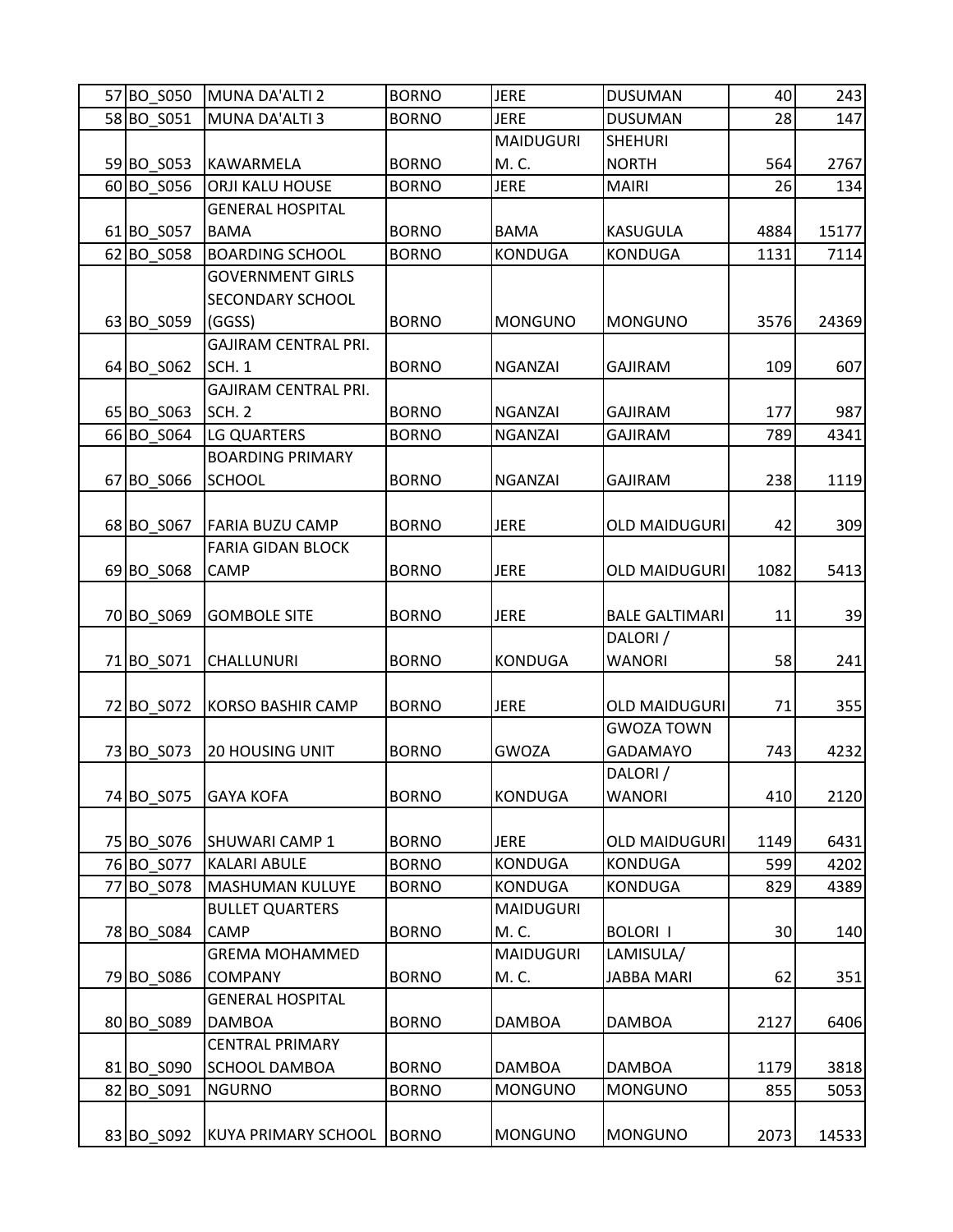| 84 BO S094  | <b>GANA ALI</b>             | <b>BORNO</b> | <b>MONGUNO</b>   | <b>MONGUNO</b>        | 1017 | 5116  |
|-------------|-----------------------------|--------------|------------------|-----------------------|------|-------|
| 85 BO S096  | <b>GARDENER LOW COST</b>    | <b>BORNO</b> | <b>MONGUNO</b>   | <b>MONGUNO</b>        | 196  | 1170  |
| 86 BO_S097  | <b>WATER BOARD</b>          | <b>BORNO</b> | <b>MONGUNO</b>   | <b>MONGUNO</b>        | 1479 | 10218 |
|             | <b>GOVERNMENT DAY</b>       |              |                  |                       |      |       |
|             | <b>SECONDARY SCHOOL</b>     |              |                  |                       |      |       |
| 87 BO_S098  | (GDSS)                      | <b>BORNO</b> | <b>MONGUNO</b>   | <b>MONGUNO</b>        | 1072 | 7421  |
| 88 BO_S099  | <b>NRC 1 &amp; 2</b>        | <b>BORNO</b> | <b>MONGUNO</b>   | <b>MONGUNO</b>        | 380  | 2774  |
|             |                             |              |                  |                       |      |       |
|             | <b>GOVERNMENT</b>           |              |                  |                       |      |       |
| 89 BO_S100  | <b>SEC.SCHOOL NGANZAI</b>   | <b>BORNO</b> | <b>NGANZAI</b>   | <b>GAJIRAM</b>        | 19   | 111   |
| 90 BO S101  | <b>MAGISTRATE</b>           | <b>BORNO</b> | <b>KAGA</b>      | <b>BENISHEIKH</b>     | 944  | 4718  |
|             |                             |              | <b>MAIDUGURI</b> |                       |      |       |
| 91 BO_S102  | <b>KADUWA I</b>             | <b>BORNO</b> | M. C.            | MAISANDARI            | 53   | 259   |
|             |                             |              | <b>MAIDUGURI</b> |                       |      |       |
| 92 BO S103  | KADUWA II                   | <b>BORNO</b> | M. C.            | MAISANDARI            | 43   | 258   |
|             |                             |              | <b>MAIDUGURI</b> |                       |      |       |
| 93 BO S104  | ALI DAWARI II               | <b>BORNO</b> | M. C.            | MAISANDARI            | 33   | 175   |
|             |                             |              | <b>MAIDUGURI</b> |                       |      |       |
| 94 BO_S105  | ALI DAWARI I CAMP           | <b>BORNO</b> | M. C.            | <b>MAISANDARI</b>     | 38   | 209   |
|             |                             |              | <b>MAIDUGURI</b> | LAMISULA/             |      |       |
| 95 BO S106  | <b>GIDAN MANDARA</b>        | <b>BORNO</b> | M. C.            | <b>JABBA MARI</b>     | 39   | 224   |
|             |                             |              | <b>MAIDUGURI</b> |                       |      |       |
| 96 BO S107  | <b>BULABULIN GAURA</b>      | <b>BORNO</b> | M. C.            | <b>MAISANDARI</b>     | 53   | 305   |
|             |                             |              |                  | DALORI/               |      |       |
| 97 BO_S108  | YAWURI CAMP                 | <b>BORNO</b> | <b>KONDUGA</b>   | <b>WANORI</b>         | 156  | 854   |
|             |                             |              |                  | <b>KUMSHE</b>         |      |       |
| 98 BO_S110  | <b>BANKI CAMP</b>           | <b>BORNO</b> | <b>BAMA</b>      | /NDUGUNO              | 8755 | 32555 |
|             |                             |              |                  | <b>GWOZA</b>          |      |       |
|             | <b>GWOZA WAKANE PRI.</b>    |              |                  | WAKANE /              |      |       |
| 99 BO S111  | SCH.                        | <b>BORNO</b> | <b>GWOZA</b>     | <b>BULABULIN</b>      | 228  | 1368  |
|             |                             |              |                  |                       |      |       |
| 100 BO_S113 | <b>EL-MISKIN CENTER</b>     | <b>BORNO</b> | <b>JERE</b>      | <b>OLD MAIDUGURI</b>  | 506  | 2808  |
|             |                             |              |                  |                       |      |       |
|             | <b>OLD MAIDUGURI POLICE</b> |              |                  |                       |      |       |
| 101 BO S114 | <b>STATION CAMP</b>         | <b>BORNO</b> | <b>JERE</b>      | <b>OLD MAIDUGURI</b>  | 159  | 793   |
|             |                             |              | <b>MAIDUGURI</b> |                       |      |       |
| 102 BO_S115 | <b>AJIRI</b>                | <b>BORNO</b> | M. C.            | MAISANDARI            | 29   | 156   |
|             |                             |              | <b>MAIDUGURI</b> |                       |      |       |
| 103 BO_S116 | <b>AWULAM CAMP</b>          | <b>BORNO</b> | M. C.            | MAISANDARI            | 28   | 181   |
|             |                             |              | <b>MAIDUGURI</b> |                       |      |       |
| 104 BO S117 | YAJIWA CAMP KUSHERI         | <b>BORNO</b> | M. C.            | MAISANDARI            | 66   | 324   |
|             |                             |              |                  |                       |      |       |
| 105 BO_S118 | <b>GIDAN YAN BAMA</b>       | <b>BORNO</b> | <b>JERE</b>      | <b>BALE GALTIMARI</b> | 24   | 121   |
|             | <b>KEKENO NON</b>           |              |                  |                       |      |       |
|             | <b>GOVERNMENT IDP</b>       |              |                  |                       |      |       |
| 106 BO S119 | <b>CAMP</b>                 | <b>BORNO</b> | <b>JERE</b>      | <b>BALE GALTIMARI</b> | 34   | 189   |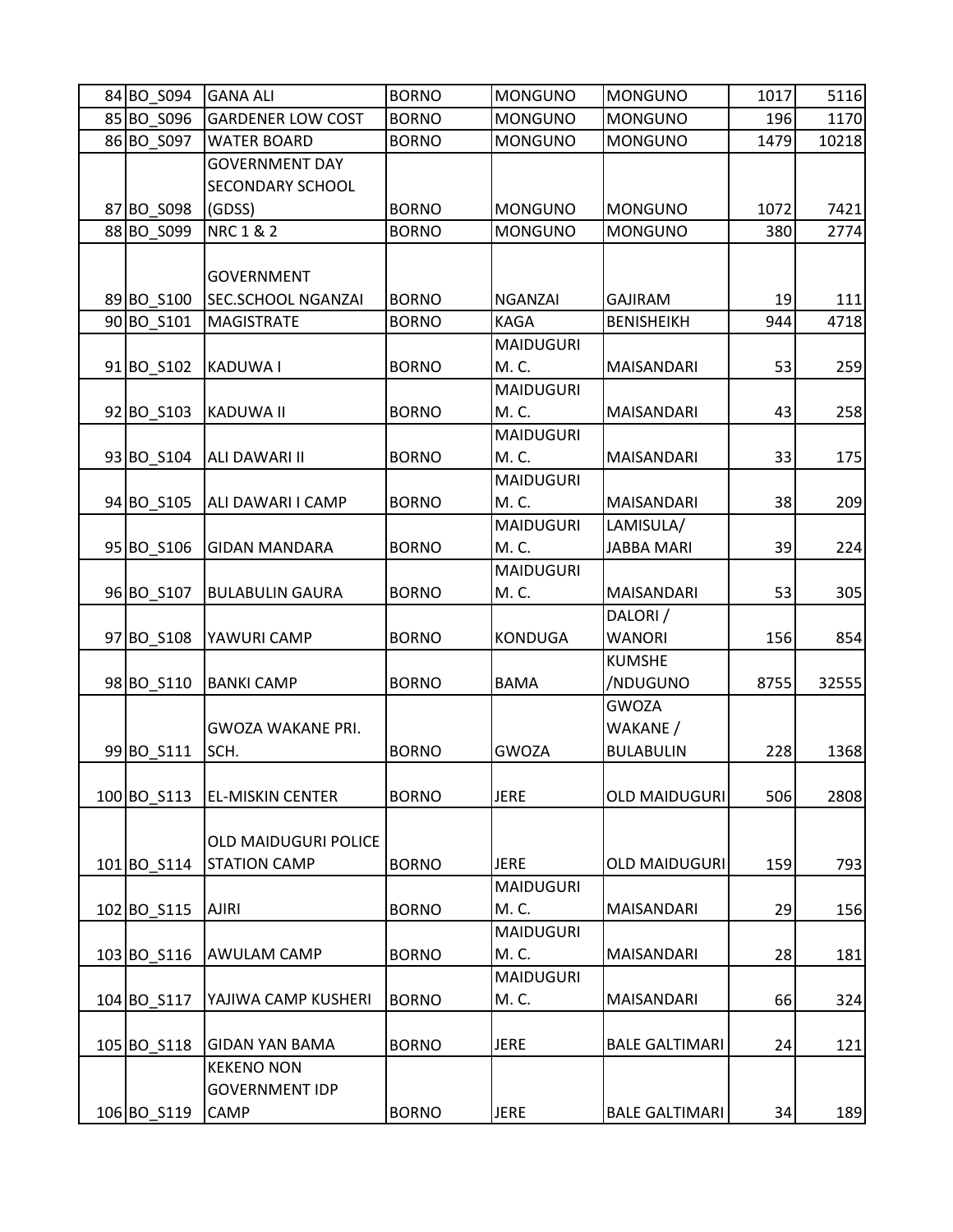| 107 BO S120 | <b>GIDAN YAN MANGUNO</b>    | <b>BORNO</b> | <b>JERE</b>      | <b>BALE GALTIMARI</b> | 8    | 67    |
|-------------|-----------------------------|--------------|------------------|-----------------------|------|-------|
|             |                             |              | <b>MAIDUGURI</b> |                       |      |       |
| 108 BO_S121 | <b>DALWA</b>                | <b>BORNO</b> | M. C.            | MAISANDARI            | 37   | 165   |
|             |                             |              | <b>MAIDUGURI</b> |                       |      |       |
| 109 BO S123 | KUSHERI BULAMANI            | <b>BORNO</b> | M. C.            | <b>MAISANDARI</b>     | 18   | 110   |
|             |                             |              |                  |                       |      |       |
| 110BO S124  | <b>GIDAN BREDI</b>          | <b>BORNO</b> | <b>JERE</b>      | <b>BALE GALTIMARI</b> | 15   | 60    |
| 111BO S125  | <b>GIDAN MONGORO</b>        | <b>BORNO</b> | <b>JERE</b>      | <b>MASHAMARI</b>      | 25   | 143   |
| 112 BO S127 | <b>ADAM KOLO</b>            | <b>BORNO</b> | <b>JERE</b>      | <b>MAIMUSARI</b>      | 35   | 181   |
| 113 BO S128 | MUNA DA'ALTI 1A             | <b>BORNO</b> | <b>JERE</b>      | <b>DUSUMAN</b>        | 89   | 601   |
| 114BO_S129  | MUNA DA'ALTI 1B             | <b>BORNO</b> | <b>JERE</b>      | <b>DUSUMAN</b>        | 23   | 148   |
|             |                             |              | <b>MAIDUGURI</b> |                       |      |       |
| 115 BO S130 | DOGONGIDA CAMP              | <b>BORNO</b> | M. C.            | <b>BOLORI II</b>      | 44   | 351   |
| 116 BO S131 | <b>LAYIN ELKA</b>           | <b>BORNO</b> | <b>JERE</b>      | <b>MAIRI</b>          | 11   | 59    |
| 117 BO_S133 | <b>GSSSS MONGUNO</b>        | <b>BORNO</b> | <b>MONGUNO</b>   | <b>MONGUNO</b>        | 5132 | 27300 |
|             | <b>HAUSARI PRIMARY</b>      |              |                  |                       |      |       |
| 118 BO_S134 | <b>SCHOOL DAMBOA</b>        | <b>BORNO</b> | <b>DAMBOA</b>    | <b>DAMBOA</b>         | 633  | 2419  |
|             | <b>INTERNATIONAL SCHOOL</b> |              |                  |                       |      |       |
| 119 BO S135 | <b>CAMP</b>                 | <b>BORNO</b> | <b>NGALA</b>     | <b>NGALA WARD</b>     | 9756 | 38204 |
|             | <b>KAMCHIJIN PRAYER</b>     |              |                  |                       |      |       |
| 120 BO_S137 | <b>GROUND</b>               | <b>BORNO</b> | <b>DIKWA</b>     | <b>DIKWA</b>          | 434  | 1816  |
| 121 BO S138 | SANGAYA                     | <b>BORNO</b> | <b>DIKWA</b>     | <b>DIKWA</b>          | 1859 | 10217 |
| 122 BO S139 | MOHAMMED KYARIMI            | <b>BORNO</b> | <b>DIKWA</b>     | <b>DIKWA</b>          | 1417 | 6488  |
| 123 BO S140 | <b>BULABULIN IDP CAMP</b>   | <b>BORNO</b> | <b>DIKWA</b>     | <b>DIKWA</b>          | 241  | 1319  |
| 124 BO S142 | <b>AGRIC IDP CAMP</b>       | <b>BORNO</b> | <b>DIKWA</b>     | <b>DIKWA</b>          | 1806 | 9755  |
|             |                             |              |                  |                       |      |       |
| 125 BO_S143 | <b>MOTOR PARK IDP CAMP</b>  | <b>BORNO</b> | <b>DIKWA</b>     | <b>DIKWA</b>          | 444  | 2348  |
|             | MAFA PRIMARY SCHOOL         |              |                  |                       |      |       |
| 126 BO_S144 | <b>CAMP</b>                 | <b>BORNO</b> | <b>MAFA</b>      | <b>MAFA</b>           | 396  | 1352  |
| 127 BO S145 | MUNA DA'ALTI 2A             | <b>BORNO</b> | <b>JERE</b>      | <b>DUSUMAN</b>        | 959  | 6577  |
| 128 BO S146 | MUNA DA`ALTI 2B             | <b>BORNO</b> | <b>JERE</b>      | <b>DUSUMAN</b>        | 75   | 415   |
|             | ALLAMIN DAGASH              |              | <b>MAIDUGURI</b> | GAMBORU               |      |       |
| 129 BO S147 | <b>GARAGE</b>               | <b>BORNO</b> | M. C.            | <b>LIBERTY</b>        | 33   | 189   |
|             |                             |              | <b>MAIDUGURI</b> |                       |      |       |
| 130 BO_S148 | ABULAM                      | <b>BORNO</b> | M. C.            | MAISANDARI            | 25   | 130   |
| 131 BO S151 | <b>CUSTOM HOUSE</b>         | <b>BORNO</b> | <b>JERE</b>      | <b>DUSUMAN</b>        | 1291 | 6979  |
|             |                             |              |                  |                       |      |       |
| 132 BO_S152 | <b>GASARWA PRI SCHOOL</b>   | <b>BORNO</b> | <b>NGANZAI</b>   | <b>JIGALTA</b>        | 331  | 1607  |
| 133 BO S153 | <b>GASARWA CAMP</b>         | <b>BORNO</b> | <b>NGANZAI</b>   | <b>JIGALTA</b>        | 653  | 3341  |
| 134 BO_S154 | <b>BURIMARI CAMP</b>        | <b>BORNO</b> | <b>NGANZAI</b>   | <b>JIGALTA</b>        | 604  | 2739  |
|             |                             |              | <b>MAIDUGURI</b> |                       |      |       |
| 135 BO_S155 | <b>BUSUGU</b>               | <b>BORNO</b> | M. C.            | MAISANDARI            | 51   | 215   |
|             |                             |              | <b>MAIDUGURI</b> |                       |      |       |
| 136 BO_S157 | DALA STANDARD               | <b>BORNO</b> | M. C.            | <b>BOLORI II</b>      | 11   | 84    |
| 137 BO S159 | MUSARI CAMP                 | <b>BORNO</b> | <b>JERE</b>      | <b>DUSUMAN</b>        | 222  | 1119  |
| 138 BO_S160 | NRC CAMP                    | <b>BORNO</b> | KAGA             | <b>BENISHEIKH</b>     | 332  | 2971  |
|             |                             |              |                  |                       |      |       |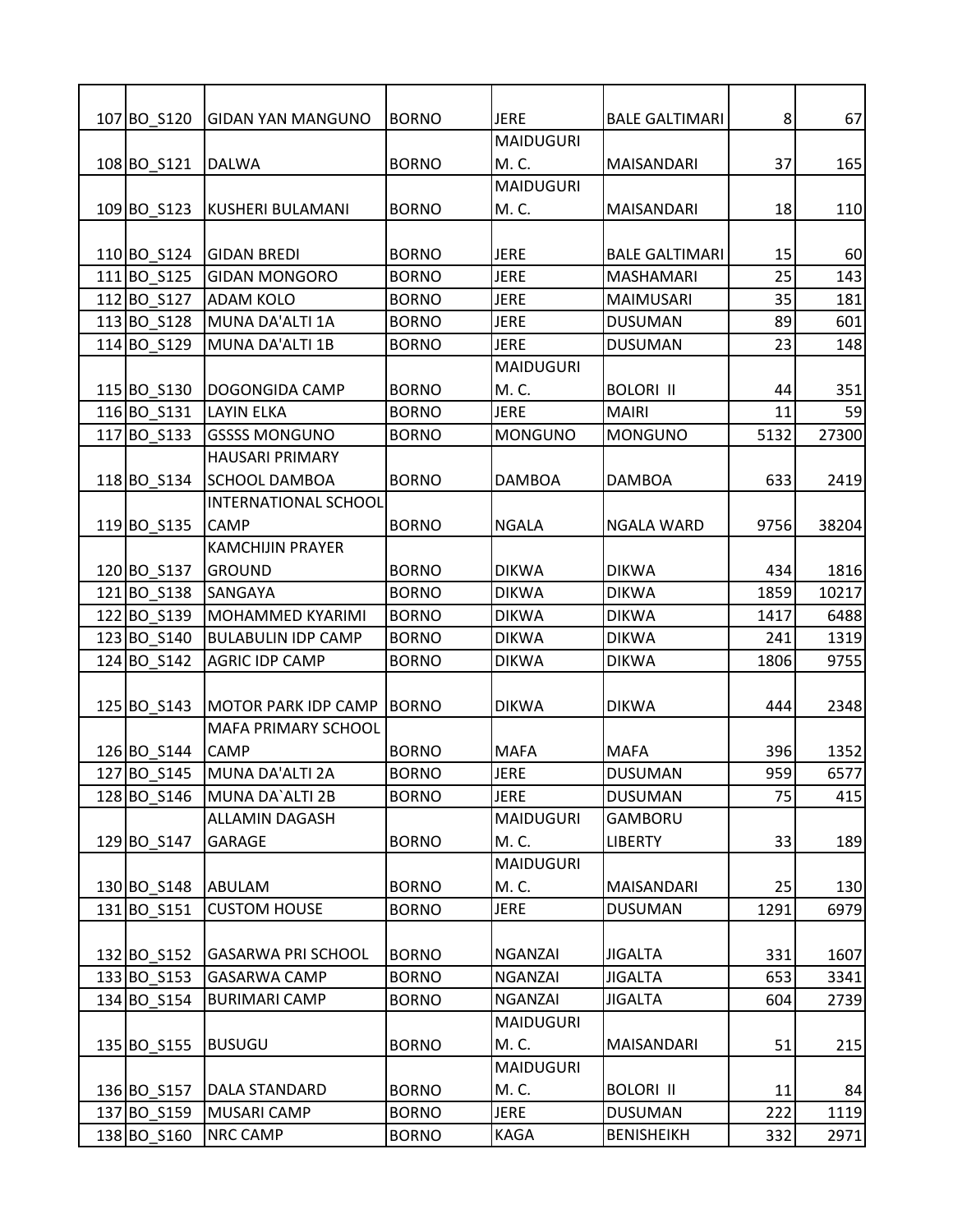| 139 BO S162  | <b>AISHA BUHARI CAMP</b>        | <b>BORNO</b> | <b>KAGA</b>       | <b>BENISHEIKH</b>    | 412  | 1716  |
|--------------|---------------------------------|--------------|-------------------|----------------------|------|-------|
|              | <b>ALHAJI MUSTAPHA</b>          |              |                   |                      |      |       |
| 140 BO_S163  | <b>BABAGANA HOUSE</b>           | <b>BORNO</b> | <b>JERE</b>       | MASHAMARI            | 43   | 296   |
|              |                                 |              |                   |                      |      |       |
| 141 BO S164  | <b>BAKURA AHMED HOUSE</b>       | <b>BORNO</b> | <b>JERE</b>       | MASHAMARI            | 6    | 30    |
| 142 BO S165  | <b>ALHAJI ADAMS HOUSE</b>       | <b>BORNO</b> | <b>JERE</b>       | <b>MASHAMARI</b>     | 11   | 68    |
| 143 BO S166  | <b>BAMODU HOUSE</b>             | <b>BORNO</b> | <b>JERE</b>       | <b>MASHAMARI</b>     | 21   | 141   |
|              |                                 |              |                   |                      |      |       |
| 144 BO_S167  | <b>RED-BRICKS (IDP) CAMP</b>    | <b>BORNO</b> | <b>CHIBOK</b>     | <b>CHIBOK GARU</b>   | 53   | 281   |
| 145 BO S168  | <b>MUNA MOFORO</b>              | <b>BORNO</b> | <b>JERE</b>       | <b>DUSUMAN</b>       | 388  | 2469  |
| 146 BO_S170  | <b>QUARTERS CAMP</b>            | <b>BORNO</b> | <b>KUKAWA</b>     | <b>KAUWA</b>         | 51   | 230   |
|              |                                 |              |                   | DALORI/              |      |       |
| 147 BO_S172  | FLATARI                         | <b>BORNO</b> | <b>KONDUGA</b>    | <b>WANORI</b>        | 131  | 777   |
| 148 BO S173  | <b>RANN IDP SITE</b>            | <b>BORNO</b> | <b>KALA BALGE</b> | RANN "A"             | 8471 | 49976 |
| 149 BO S176  | <b>ABORI</b>                    | <b>BORNO</b> | <b>DAMBOA</b>     | <b>DAMBOA</b>        | 925  | 3262  |
| 150 BO_S177  | <b>VERTINARY</b>                | <b>BORNO</b> | <b>MONGUNO</b>    | MONGUNO              | 1604 | 9632  |
|              | EL MISKIN TRANSIT               |              |                   |                      |      |       |
| 151 BO_S178  | CAMP                            | <b>BORNO</b> | <b>JERE</b>       | <b>OLD MAIDUGURI</b> | 447  | 2505  |
|              |                                 |              |                   | NGUDAA/              |      |       |
| 152 BO S179  | NGUD/ KHADDAMARI                | <b>BORNO</b> | <b>JERE</b>       | <b>ADDAMARI</b>      | 20   | 108   |
|              |                                 |              |                   |                      |      |       |
| 153 BO_S180  | <b>DILLE PRIMARY SCHOOL</b>     | <b>BORNO</b> | ASKIRA / UBA      | DILLE / HUYUM        | 160  | 960   |
|              | <b>VOCATIONAL TRAINING</b>      |              |                   |                      |      |       |
| 154 BO_S181  | <b>CENTRE</b>                   | <b>BORNO</b> | ASKIRA / UBA      | <b>LASSA</b>         | 531  | 3186  |
| 155 BO S182  | <b>SHEHURI CAMP</b>             | <b>BORNO</b> | <b>DIKWA</b>      | <b>DIKWA</b>         | 491  | 2134  |
| 156 BO S183  | KULAGARU                        | <b>BORNO</b> | <b>DIKWA</b>      | <b>DIKWA</b>         | 1165 | 5957  |
| 157 BO S184  | <b>BAKKASI CAMP</b>             | <b>BORNO</b> | <b>NGANZAI</b>    | <b>GAJIRAM</b>       | 427  | 2145  |
| 158 BO S185  | <b>BEHIND SECRETARIAT</b>       | <b>BORNO</b> | <b>NGANZAI</b>    | <b>GAJIRAM</b>       | 45   | 238   |
| 159 BO S186  | <b>JIGALTA LAWANTI</b>          | <b>BORNO</b> | <b>NGANZAI</b>    | <b>JIGALTA</b>       | 20   | 112   |
|              |                                 |              | <b>MAIDUGURI</b>  |                      |      |       |
| 160 BO \$187 | <b>BENI FARIN GIDA</b>          | <b>BORNO</b> | M. C.             | <b>BOLORI II</b>     | 17   | 96    |
|              |                                 |              | <b>MAIDUGURI</b>  |                      |      |       |
| 161 BO_S188  | <b>KARANTINA</b>                | <b>BORNO</b> | M. C.             | <b>BOLORI II</b>     | 12   | 72    |
| 162 BO S190  | <b>ADMIN BLOCK</b>              | <b>BORNO</b> | <b>MAGUMERI</b>   | <b>GAJI GANNA I</b>  | 237  | 1274  |
|              | <b>CENTRAL PRIMARY</b>          |              |                   |                      |      |       |
| 163 BO_S191  | <b>SCHOOL</b>                   | <b>BORNO</b> | <b>MAGUMERI</b>   | <b>GAJI GANNA I</b>  | 107  | 529   |
| 164 BO S192  | <b>GGSS QUARTERS</b>            | <b>BORNO</b> | <b>MAGUMERI</b>   | <b>GAJI GANNA I</b>  | 238  | 1271  |
|              |                                 |              |                   |                      |      |       |
|              | <b>MUNA KORI BULA</b><br>YALAYE |              |                   |                      |      |       |
| 165 BO_S195  |                                 | <b>BORNO</b> | <b>JERE</b>       | <b>DUSUMAN</b>       | 115  | 665   |
| 166 BO S196  | <b>CUSTOM HOUSE 2</b>           | <b>BORNO</b> | <b>JERE</b>       | <b>DUSUMAN</b>       | 595  | 4570  |
|              |                                 |              |                   |                      |      |       |
| 167 BO S197  | <b>ALHAJI ADAM HOUSE 2</b>      | <b>BORNO</b> | <b>JERE</b>       | <b>MASHAMARI</b>     | 32   | 165   |
|              |                                 |              | <b>MAIDUGURI</b>  |                      |      |       |
| 168 BO S198  | <b>MUSINE</b>                   | <b>BORNO</b> | M. C.             | MAISANDARI           | 36   | 166   |
|              |                                 |              | <b>MAIDUGURI</b>  |                      |      |       |
| 169 BO_S199  | <b>KURU CAMP</b>                | <b>BORNO</b> | M. C.             | MAISANDARI           | 50   | 242   |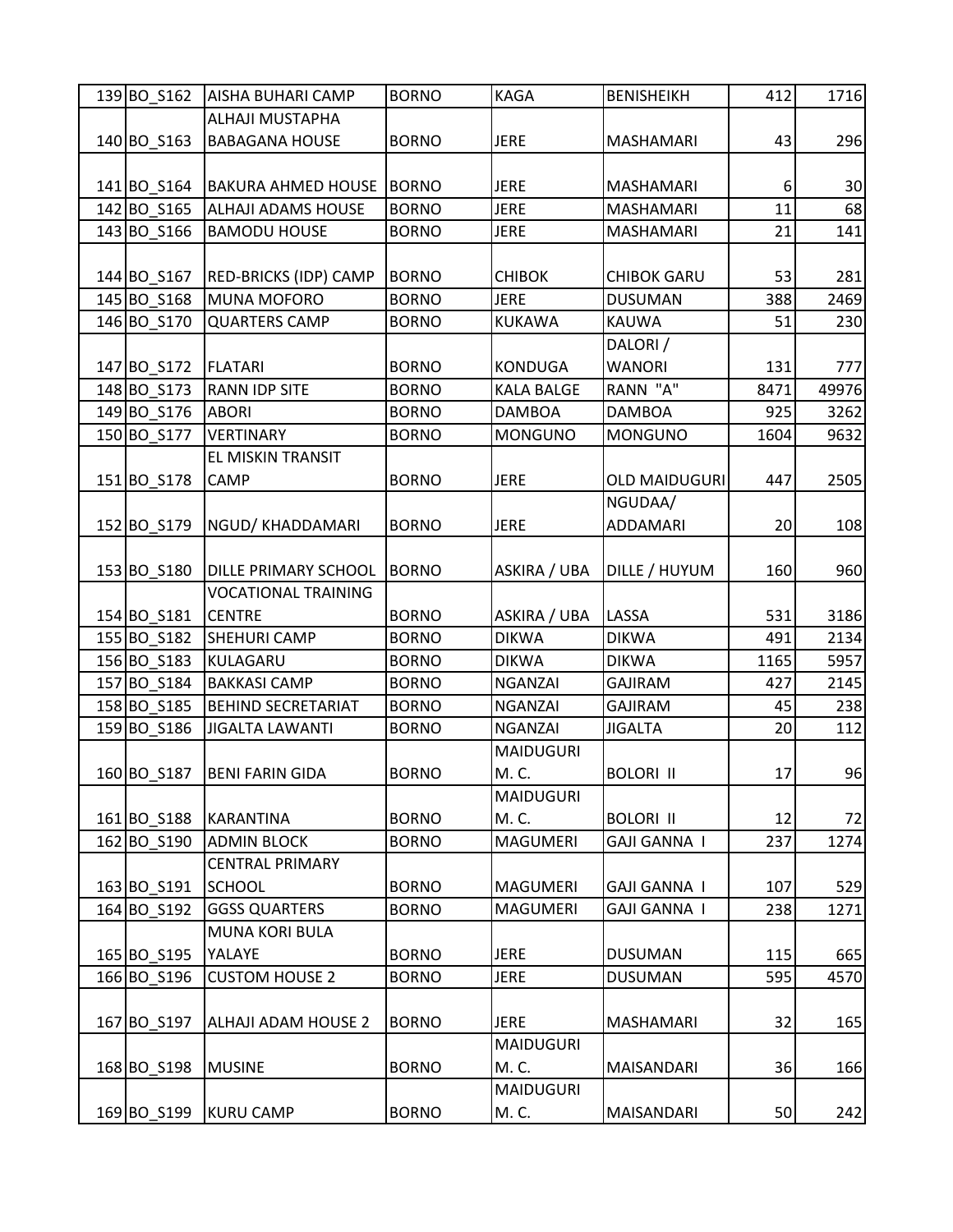|             |                            |              |                  | DALORI/              |      |      |
|-------------|----------------------------|--------------|------------------|----------------------|------|------|
| 170 BO S200 | SHUWARI                    | <b>BORNO</b> | <b>KONDUGA</b>   | <b>WANORI</b>        | 67   | 337  |
|             |                            |              |                  | DALORI/              |      |      |
| 171 BO_S201 | DALORIMA                   | <b>BORNO</b> | <b>KONDUGA</b>   | <b>WANORI</b>        | 84   | 455  |
|             |                            |              |                  | DALORI/              |      |      |
| 172 BO_S202 | FANNAMARI                  | <b>BORNO</b> | <b>KONDUGA</b>   | <b>WANORI</b>        | 121  | 635  |
| 173 BO S203 | <b>FULATARI CAMP</b>       | <b>BORNO</b> | <b>MONGUNO</b>   | <b>MONGUNO</b>       | 187  | 597  |
|             | <b>GOVERNMENT GIRLS'</b>   |              |                  |                      |      |      |
| 174 BO S204 | <b>SECONDARY SCHOOL</b>    | <b>BORNO</b> | <b>MAFA</b>      | <b>MAFA</b>          | 1465 | 7465 |
| 175 BO S205 | <b>AJARI CAMP</b>          | <b>BORNO</b> | <b>DIKWA</b>     | <b>DIKWA</b>         | 101  | 573  |
| 176 BO_S206 | <b>MALAYI CAMP</b>         | <b>BORNO</b> | <b>MAGUMERI</b>  | <b>GAJI GANNA I</b>  | 79   | 392  |
|             | <b>UMBAZAH ROCK SIDE</b>   |              |                  |                      |      |      |
| 177 BO_S207 | <b>CAMP</b>                | <b>BORNO</b> | <b>GWOZA</b>     | PULKA/BOKKO          | 502  | 3033 |
| 178 BO S209 | <b>ABBA KURA HASSAN</b>    | <b>BORNO</b> | <b>JERE</b>      | <b>DUSUMAN</b>       | 90   | 460  |
| 179 BO S210 | <b>BAJAURO CAMP</b>        | <b>BORNO</b> | <b>JERE</b>      | <b>DUSUMAN</b>       | 89   | 413  |
| 180 BO_S211 | <b>ALHAJI ALI KAKA</b>     | <b>BORNO</b> | <b>JERE</b>      | <b>DUSUMAN</b>       | 53   | 270  |
| 181 BO_S212 | <b>KESSA KURA</b>          | <b>BORNO</b> | <b>JERE</b>      | <b>GONGULONG</b>     | 489  | 2715 |
|             |                            |              |                  |                      |      |      |
| 182 BO_S213 | <b>GIDAN MANGORO NEW</b>   | <b>BORNO</b> | <b>JERE</b>      | <b>MASHAMARI</b>     | 53   | 331  |
|             | <b>MALA SHERIFF</b>        |              |                  |                      |      |      |
|             | <b>CONSTRUCTION</b>        |              |                  |                      |      |      |
| 183 BO_S214 | <b>COMPANY</b>             | <b>BORNO</b> | <b>JERE</b>      | <b>MASHAMARI</b>     | 60   | 414  |
|             | ALHAJI BASHIR LIMAN        |              |                  |                      |      |      |
| 184 BO_S215 | <b>HOUSE</b>               | <b>BORNO</b> | <b>JERE</b>      | MASHAMARI            | 17   | 106  |
| 185 BO_S216 | <b>SHEHU MUSTA II</b>      | <b>BORNO</b> | <b>DIKWA</b>     | <b>DIKWA</b>         | 536  | 2895 |
|             | <b>TEN HOUSING</b>         |              |                  |                      |      |      |
| 186 BO S217 | <b>QUARTERS</b>            | <b>BORNO</b> | <b>CHIBOK</b>    | <b>CHIBOK LIKAMA</b> | 38   | 193  |
| 187 BO_S218 | MOBILE CLINIC              | <b>BORNO</b> | <b>DAMBOA</b>    | <b>DAMBOA</b>        | 20   | 76   |
| 188 BO S219 | <b>SSS QUARTERS</b>        | <b>BORNO</b> | <b>DAMBOA</b>    | <b>DAMBOA</b>        | 306  | 1284 |
| 189 BO_S220 | <b>ESTATE CAMP</b>         | <b>BORNO</b> | <b>DAMBOA</b>    | <b>DAMBOA</b>        | 68   | 295  |
|             |                            |              |                  |                      |      |      |
| 190 BO S221 | <b>OLD SECETARIAT CAMP</b> | <b>BORNO</b> | <b>DAMBOA</b>    | <b>DAMBOA</b>        | 48   | 184  |
| 191 BO S222 | <b>UPPER COURT</b>         | <b>BORNO</b> | <b>DAMBOA</b>    | <b>DAMBOA</b>        | 153  | 523  |
| 192 BO_S223 | POLICE BARRACK             | <b>BORNO</b> | <b>DAMBOA</b>    | <b>DAMBOA</b>        | 26   | 101  |
| 193 BO_S224 | CAMP 2 (WEGE)              | <b>BORNO</b> | <b>GWOZA</b>     | PULKA/BOKKO          | 501  | 2862 |
|             |                            |              | <b>MAIDUGURI</b> |                      |      |      |
| 194 BO S225 | <b>AJIRI II</b>            | <b>BORNO</b> | M. C.            | MAISANDARI           | 73   | 236  |
|             |                            |              |                  | NGUDAA/              |      |      |
| 195 BO_S226 | <b>KHADDAMARI QTRS</b>     | <b>BORNO</b> | <b>JERE</b>      | <b>ADDAMARI</b>      | 343  | 1818 |
| 196 BO S227 | <b>POLICE DOKI</b>         | <b>BORNO</b> | <b>DAMBOA</b>    | <b>DAMBOA</b>        | 13   | 47   |
| 197 BO_S228 | <b>BUKARTI CAMP</b>        | <b>BORNO</b> | <b>NGANZAI</b>   | GAJIRAM              | 221  | 1193 |
| 198 BO_S229 | <b>BOLORIN BURIN</b>       | <b>BORNO</b> | <b>JERE</b>      | <b>DUSUMAN</b>       | 82   | 354  |
| 199 BO_S230 | <b>STADIUM CAMP</b>        | <b>BORNO</b> | <b>MONGUNO</b>   | <b>MONGUNO</b>       | 934  | 3668 |
|             |                            |              | <b>MAIDUGURI</b> |                      |      |      |
| 200 BO_S231 | <b>BIAFRA CAMP</b>         | <b>BORNO</b> | M. C.            | <b>BULABLIN</b>      | 148  | 819  |
|             |                            |              | <b>MAIDUGURI</b> |                      |      |      |
| 201BO_S232  | <b>GONI KYARIMI</b>        | <b>BORNO</b> | M. C.            | MAISANDARI           | 17   | 59   |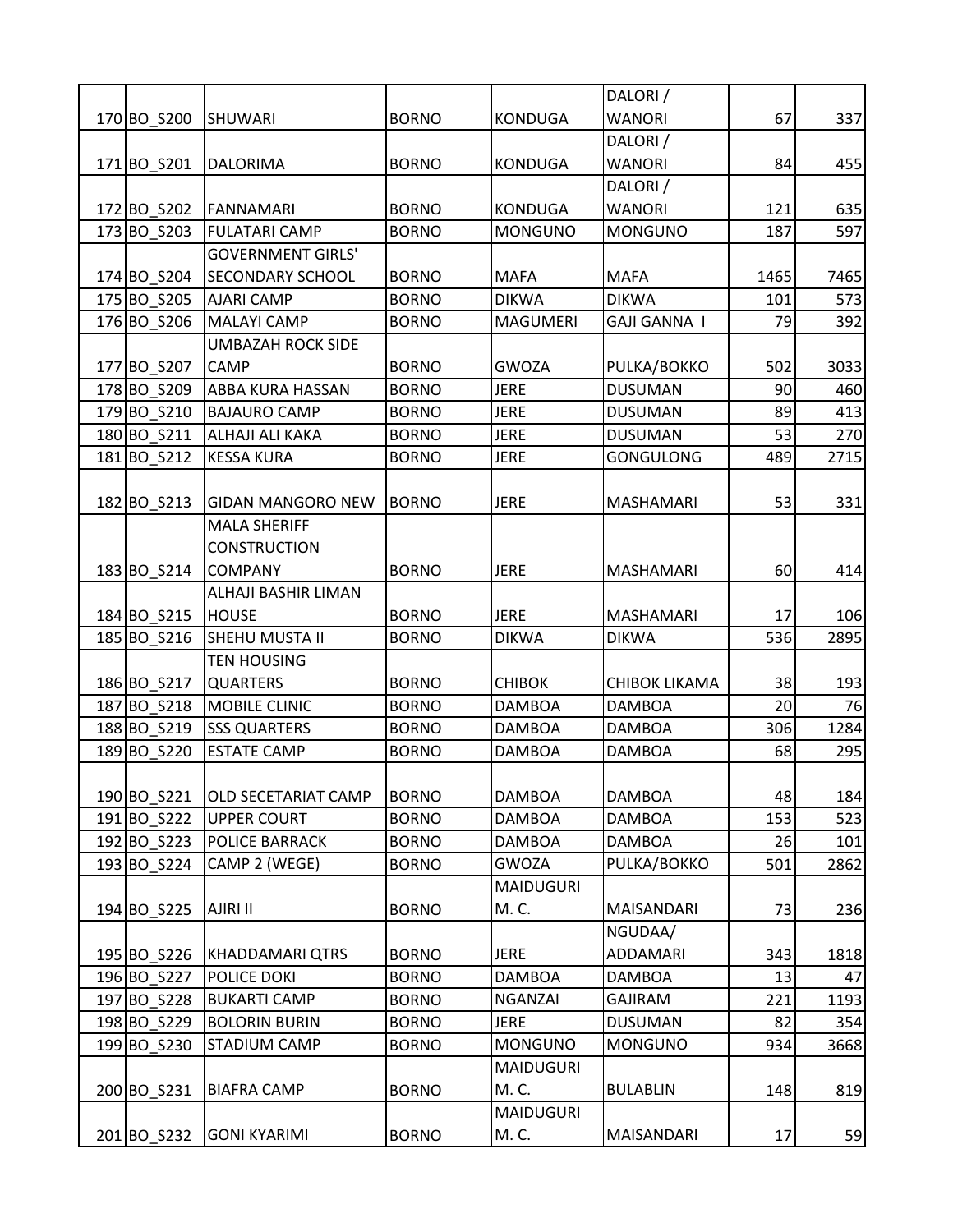| 202 BO S233 | <b>GOMBOLE SITE 2</b>      | <b>BORNO</b> | <b>JERE</b>      | <b>BALE GALTIMARI</b> | 10  | 46   |
|-------------|----------------------------|--------------|------------------|-----------------------|-----|------|
| 203 BO_S234 | <b>GONGULONG CAMP</b>      | <b>BORNO</b> | <b>JERE</b>      | <b>GONGULONG</b>      | 175 | 1001 |
| 204 BO_S235 | <b>ALHAJI TAR 1</b>        | <b>BORNO</b> | <b>JERE</b>      | <b>MASHAMARI</b>      | 18  | 115  |
| 205 BO_S236 | <b>ALHAJI TAR 2</b>        | <b>BORNO</b> | <b>JERE</b>      | MASHAMARI             | 34  | 218  |
| 206 BO_S238 | MUNA MALLAM KORI           | <b>BORNO</b> | <b>JERE</b>      | <b>DUSUMAN</b>        | 48  | 295  |
|             |                            |              |                  |                       |     |      |
| 207 BO_S239 | <b>WEGE ARRIVAL CENTRE</b> | <b>BORNO</b> | <b>GWOZA</b>     | PULKA/BOKKO           | 700 | 2979 |
|             | <b>DAMARA ARRIVAL</b>      |              |                  |                       |     |      |
| 208 BO_S240 | <b>CENTRE</b>              | <b>BORNO</b> | <b>GWOZA</b>     | PULKA/BOKKO           | 172 | 809  |
|             |                            |              | <b>MAIDUGURI</b> |                       |     |      |
| 209 BO S241 | <b>KOORI CAMP</b>          | <b>BORNO</b> | M. C.            | MAISANDARI            | 90  | 539  |
|             |                            |              |                  |                       |     |      |
| 210 BO_S242 | <b>CAMPO CAMP</b>          | <b>BORNO</b> | <b>JERE</b>      | <b>BALE GALTIMARI</b> | 37  | 181  |
|             |                            |              |                  |                       |     |      |
| 211BO_S243  | <b>ARABIC VILLAGE CAMP</b> | <b>BORNO</b> | <b>NGALA</b>     | <b>NGALA WARD</b>     | 890 | 2993 |
|             |                            |              |                  |                       |     |      |
| 212 BO_S244 | <b>BAKIN LAMBU</b>         | <b>BORNO</b> | <b>JERE</b>      | <b>BALE GALTIMARI</b> | 68  | 346  |
|             | <b>BAYAN GALTIMARI PRI</b> |              |                  |                       |     |      |
| 213 BO S245 | <b>SCHOOL</b>              | <b>BORNO</b> | <b>JERE</b>      | <b>BALE GALTIMARI</b> | 7   | 36   |
| 214 BO_S246 | <b>WEGE EXTENSION</b>      | <b>BORNO</b> | <b>GWOZA</b>     | PULKA/BOKKO           | 232 | 1201 |
|             |                            |              |                  |                       |     |      |
| 215 BO_S247 | N.R.C CAMP                 | <b>BORNO</b> | <b>JERE</b>      | <b>BALE GALTIMARI</b> | 26  | 153  |
|             | <b>TWENTY HOUSING</b>      |              |                  |                       |     |      |
| 216 BO_S248 | <b>ESTATE</b>              | <b>BORNO</b> | <b>DIKWA</b>     | <b>DIKWA</b>          | 222 | 1655 |
|             |                            |              |                  |                       |     |      |
| 217 BO_S249 | WAKSHAMA                   | <b>BORNO</b> | <b>JERE</b>      | <b>OLD MAIDUGURI</b>  | 422 | 2110 |
|             |                            |              |                  |                       |     |      |
| 218BO_S250  | <b>AL-YAKUB</b>            | <b>BORNO</b> | <b>JERE</b>      | <b>OLD MAIDUGURI</b>  | 414 | 2070 |
|             |                            |              | <b>MAIDUGURI</b> |                       |     |      |
| 219BO S251  | <b>UMARARI CAMP</b>        | <b>BORNO</b> | M. C.            | <b>MAISANDARI</b>     | 60  | 268  |
|             | <b>SHEWARI TRANSIT</b>     |              |                  |                       |     |      |
| 220 BO S252 | <b>CENTER</b>              | <b>BORNO</b> | <b>JERE</b>      | <b>DUSUMAN</b>        | 99  | 544  |
|             | <b>WADE - WADE LAYIN</b>   |              |                  |                       |     |      |
| 221 BO S253 | <b>BOLA</b>                | <b>BORNO</b> | <b>JERE</b>      | MASHAMARI             | 51  | 250  |
| 222 BO_S255 | <b>MASARMARI</b>           | <b>BORNO</b> | <b>DIKWA</b>     | <b>DIKWA</b>          | 381 | 2124 |
| 223 BO S256 | 1000 CAMP DIKWA            | <b>BORNO</b> | <b>DIKWA</b>     | <b>DIKWA</b>          | 387 | 2148 |
|             |                            |              |                  |                       |     |      |
|             | <b>TEMPORARY KARSHEN</b>   |              | <b>MAIDUGURI</b> |                       |     |      |
| 224 BO S257 | <b>KWAFFA CAMP</b>         | <b>BORNO</b> | M. C.            | MAISANDARI            | 17  | 87   |
|             |                            |              | <b>MAIDUGURI</b> |                       |     |      |
| 225 BO_S258 | <b>FULATARI TARIN RUWA</b> | <b>BORNO</b> | M. C.            | MAISANDARI            | 66  | 190  |
| 226 BO S259 | LOW COST CAMP              | <b>BORNO</b> | <b>DAMBOA</b>    | <b>DAMBOA</b>         | 34  | 136  |
| 227 BO S260 | LAWAN KARTA CAMP           | <b>BORNO</b> | <b>KUKAWA</b>    | BAGA                  | 302 | 1196 |
|             |                            |              |                  | <b>GWOZA</b>          |     |      |
|             |                            |              |                  | WAKANE /              |     |      |
| 228BO_S261  | <b>GSS CAMP GWOZA</b>      | <b>BORNO</b> | <b>GWOZA</b>     | <b>BULABULIN</b>      | 325 | 1599 |